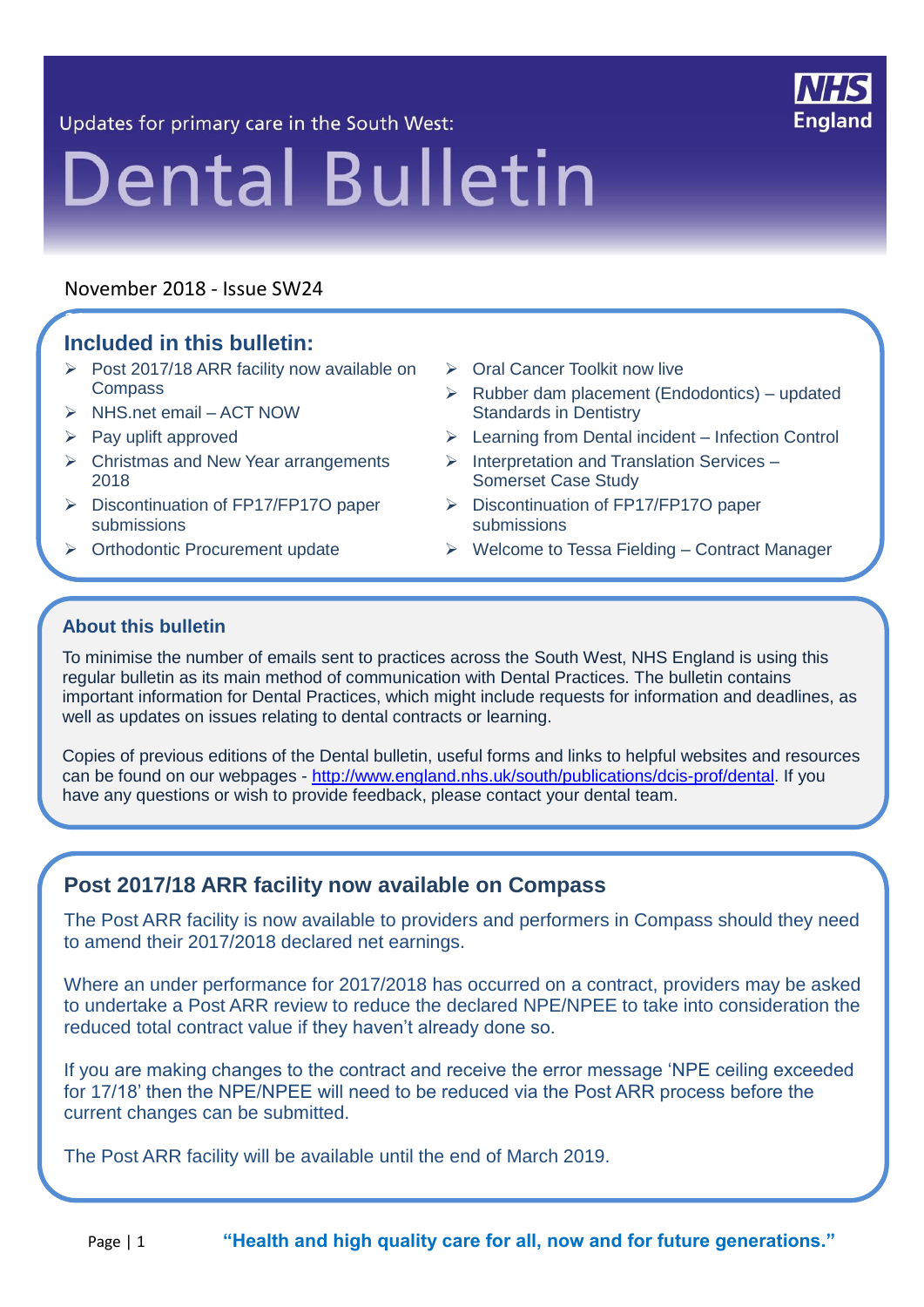#### **Requirement for practices to use an NHS.net email address – ACT NOW**

Have you obtained and/or notified NHS England of your NHS email address yet? If your practice didn't receive this bulletin to an NHS.net address for example, you need to please ACT NOW.

All dental practices are expected to use NHS mail for communications with NHS England, and also for readiness for paper referrals becoming a thing of the past. An example of this, is the Oral Surgery MCN wish to move to electronic referrals only by 2019. If you don't have an NHS email you may not be able to make appropriate referrals in future.

NHSmail is approved for clinical use such as referrals and will improve data security across the profession, as well as reduce dependence on paper processes.

#### **If you haven't already done so please:**

- Obtain at least one NHS.net address for communications to your practice
- Tell us your main NHS.net address by emailing [england.swdental@nhs.net.](mailto:england.swdental@nhs.net?subject=NHSMail%20address%20for%20contract) Please include your relevant contract number(s) when you contact us. You can also let us know any additional NHSmail addresses held for other key practice staff for our records.

#### **How do I register?**

To start the registration for your dental practice, you will need to have completed the Information Governance Toolkit v14.1 (valid until 31 March 2019) or, its successor, the [Data Security and](https://www.dsptoolkit.nhs.uk/)  [Protection Toolkit.](https://www.dsptoolkit.nhs.uk/) You will also need to have your Care Quality Commission (CQC) Location ID to hand. Visit the portal at: <https://portal.nhs.net/Registration#/dentistry>

#### **Need help?**

A dedicated support team is available to help dental professionals join and use the NHSmail service – if you require assistance you can contact them by email to [dentistadmin@nhs.net](mailto:dentistadmin@nhs.net) or visit the [NHSmail portal help pages.](https://portal.nhs.net/Help/) Training resources and a [user-guide for NHSmail](https://s3-eu-west-1.amazonaws.com/comms-mat/Training-Materials/Guidance/HowtocompletetheNHSmailDentistryRegistrationPortal.pdf) are also available on the portal's website, also attached to this bulletin email for reference.

This is a national system, so we cannot offer technical help at the local NHS England dental team. Please direct any support requests to [NHSmail](mailto:dentistadmin@nhs.net) in the first instance. Thank you to all practices who have already responded with their NHSmail details.

#### **Pay uplift approved**

The Review Body on Doctors' and Dentists' Remuneration (DDRB) uplift has been approved.

Providers will see the 1.68% pay increase and associated foundation dentist uplift (backdated to 01 April 2018) in their December 2018 pay statement. The December pay statement will be available on 31 December 2018 and the pay date is 2 January 2019. A further uplift of 0.65% will be applied from 01 April 2019.

NHS Business Services Authority will be publishing a further communication to providers directly.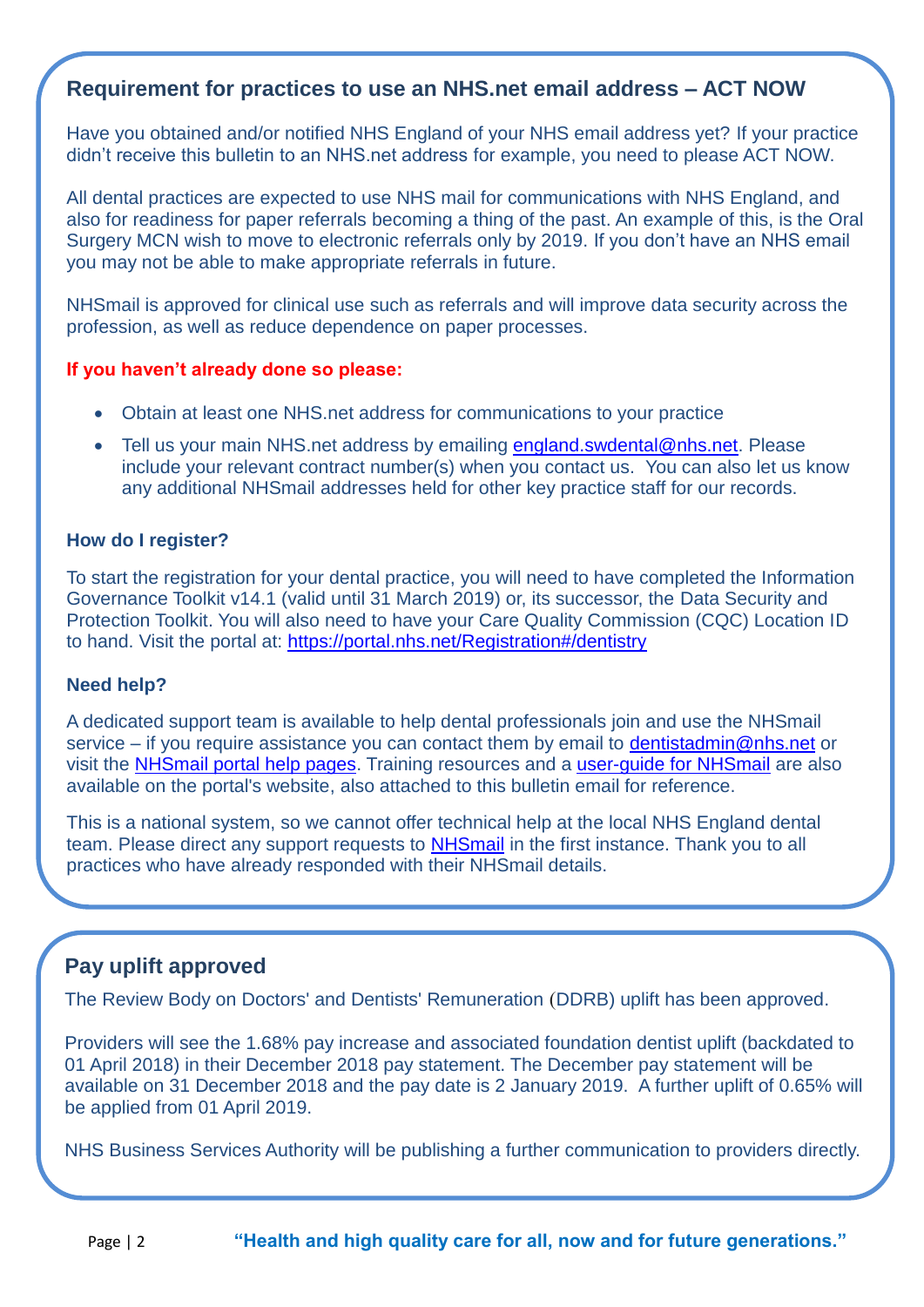#### **Christmas and New Year arrangements 2018**

In October we contacted practices to request completion of a return sheet detailing in-hour arrangements for provision and opening hours over the coming holiday period, if planning to be open for less than your contracted opening hours. This is so we can review to ensure there are suitable alternative arrangements being made for patients and the communication advised that as a minimum these could be:

- Buddying arrangement with another practice, which must be an NHS contracted dental surgery, who will provide emergency appointments on your behalf. (Please ensure these arrangements have been discussed and agreed with the buddy practice in advance)
- or
- A dedicated emergency mobile phone number may be used for patients to access emergency care and/or advice during normal contracted surgery hours

In addition, please ensure that:

- Answerphone messages are set to reflect the arrangements put in place
- Notification of changes are clearly displayed on the door of the practice, at least 4 weeks prior to Christmas so people with active courses of treatment are forewarned
- Arrangements you have made for cover do not disadvantage the patient who is undergoing an open course of treatment (i.e. through patient charges).

If providers haven't completed and returned a sheet to NHS England, it is assumed that relevant practices will be open as usual for patients during normal contracted hours. A practice must not be closed without alternative arrangements put in place, or redirect patients to the out of hours (OOH) service during contracted hours, nor refer patients to NHS 111. To do so would be considered a breach of contract.

Should you need to advise us of your alternative arrangements still or have changes, please send these via [england.swdental@nhs.net](mailto:england.swdental@nhs.net?subject=Christmas%20and%20new%20year%20practice%20arrangements) as soon as possible quoting your contract number(s). Template return forms can be emailed on request.

# **Orthodontic Procurement**

Final contract negotiations are now under way with the incoming providers, to enable smooth transfer from 1 April 2019.

Where providers are changing – if the current practice failed in its bid or did not bid, then new orthodontic patients will be referred to the incoming provider from next April. Current patients whose treatment is due to end by next March will be unaffected.

Current patients whose treatment is due to continue after next March will be able to stay with their practice if that practice wishes to complete its NHS caseload. If an outgoing practice does not wish to complete its NHS caseload after next March, then patients under continuing treatment will transfer to a new provider. Patients affected by a change in provider will be written to about new arrangements.

GDPs should continue to refer to current orthodontic providers until such time as new referral information is circulated.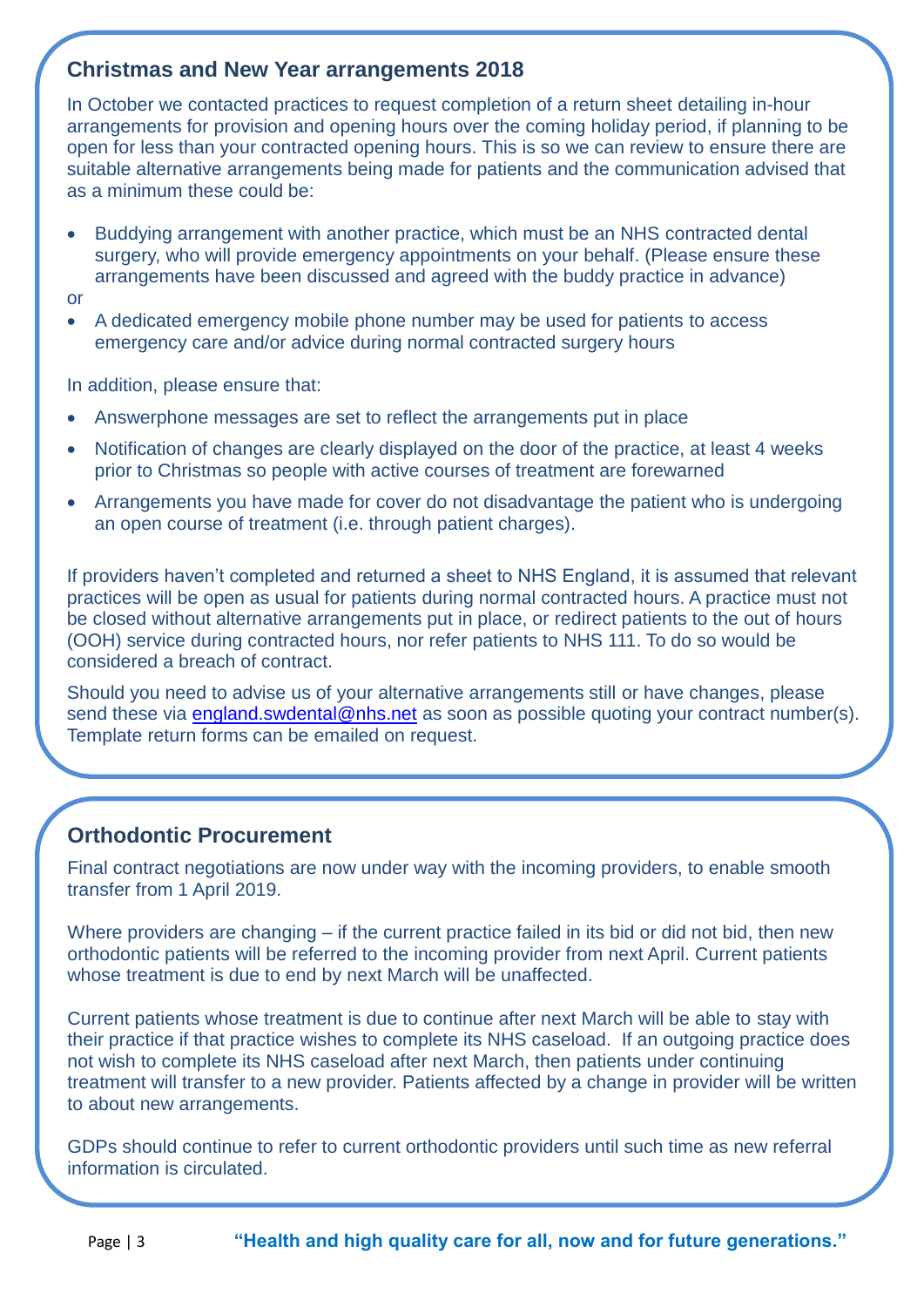# **Oral Cancer Toolkit - Improve your ability to prevent and detect oral cancer**



The new Oral Cancer Toolkit, a collaboration between the British Dental Association and Cancer Research UK is now live for use by dental professionals at [doctors.net.uk/oct.](http://doctors.net.uk/oct)

The toolkit provides valuable resources, case studies and learning, to increase awareness and sharpen your existing skills in helping to prevent and detect oral cancer in patients.

# **Rubber dam placement (Endodontics) – updated Standards in Dentistry**

Indemnity providers have said for many years that if a patient swallows or inhales an endodontic instrument because the dentist has failed to protect the oropharynx from ingestion of foreign bodies, it will be difficult to defend any claim successfully  $1, 2$ .

The Faculty of General Dental Practice (UK) recently updated their "Standards in Dentistry" publication<sup>3</sup>. This informative document includes an Endodontics section and classifies rubber dam placement for endodontics as a minimum acceptable standard, and when rubber dam is not placed it is classified as unacceptable.

The Faculty of General Dental Practice guidelines and standards publications are available to order online, and some are free to download.<https://www.fgdp.org.uk/guidance-standards>

- *1. Rupert Hoppenbrouwers. DDU Journal May 2005 - General Dental Practitioner.*
- *Risk Management in Endodontics Page 9.*
- *2. Claire Renton, Dental Adviser at MDDUS. Soundbite: Slipping standards. December 2012.*
- *3. Standards in Dentistry. Faculty of General Dental Practice (UK). Updated 2018.*

Nathan Brown, Clinical Adviser - NHS Dental Services

# **Learning from Dental incident – Infection Control**

The following learning has been identified for sharing across the South West Dental Practices. It was reported via the Serious Incident (SI) Reporting procedure and then discussed at the NHS England South West South Primary Care Quality and Sustainability Hub.

#### **Infection Control**

Dentist failed to change the instruments over and used the dirty mirror from the mothers checkup to do the sons check-up.

*Learning points:*

- Ensure whole team up to date with cross infection control procedures;
- Dentist to reflect on incident and how to prevent reoccurrence;
- Ensure instrument swap over only takes place when nurse present and instruments always to be un-pouched in front of the patient;
- Serious incidents to be reported to the Practice Manager immediately.

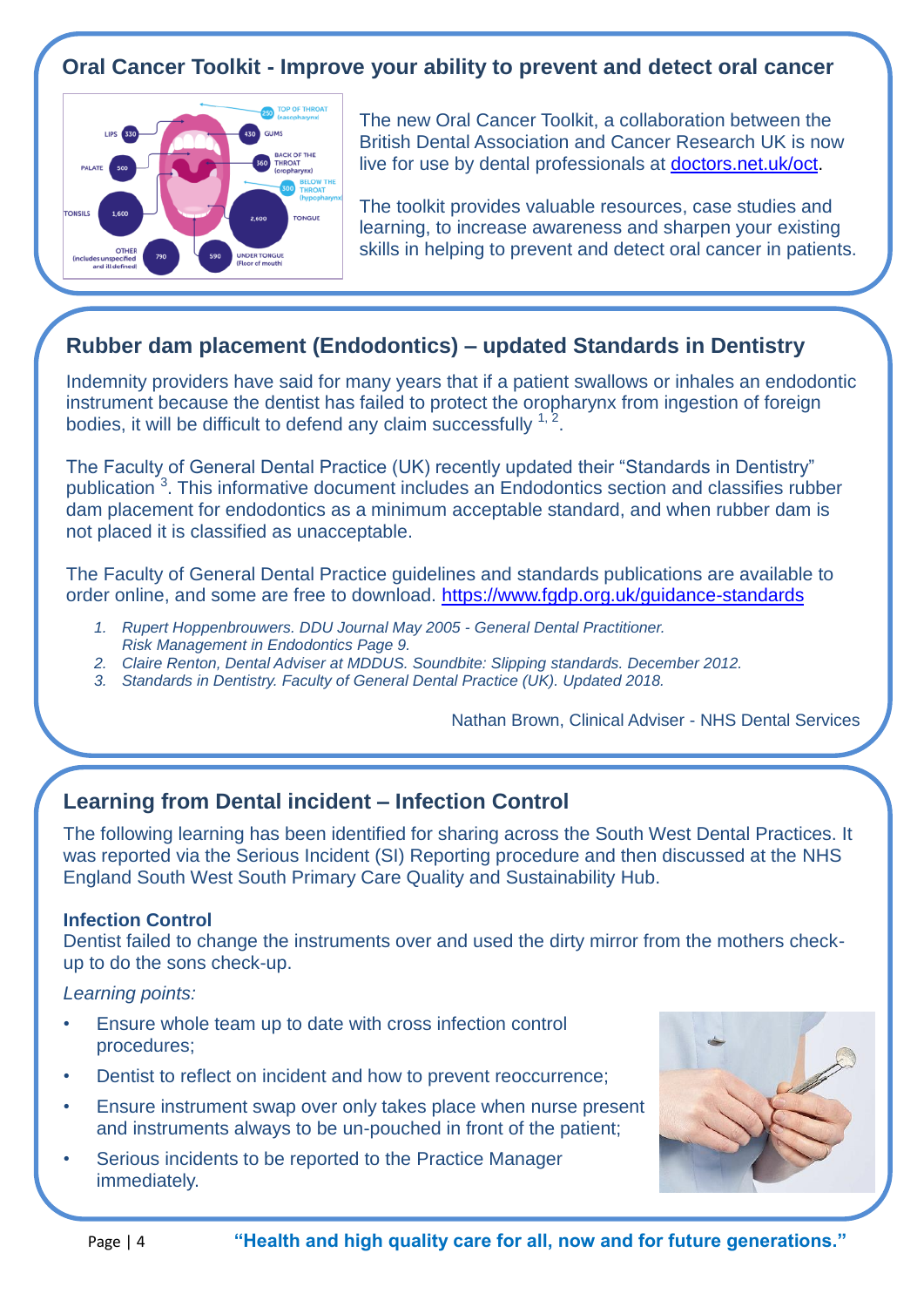# **Interpretation and Translation Services – Somerset Case Study**



To ensure patients do not face barriers when seeking dental treatment, interpretation and translation services play a vital part in improving the experience of patients when accessing professionals/practices.

In Somerset, Capita provide translation, telephone interpreting and face to face interpreting services and provider Rodericks Dental, have provided some valuable feedback on the benefits of accessing these at two of their practices in the area:

"We are very pleased to be able to use the capita translation services to provide our patients with the additional service, patients are extremely happy with the translation service we offer and also how swift it is to book translation services, it makes it very smooth for the clinical team when discussing treatment plans and explaining procedure. We have only had positive experience from using the service. I always book via telephone and it takes less than ten minutes, they always follow booking with a confirmation email… very effective." **North Petherton Practice**

"We have found the translation services to be user friendly and easy to use. So far, we have mainly used this service to book Sign Language translators to come to the practice which has worked very well. Any translators who have visited the practice have been professional and very reliable throughout. We would certainly recommend the service to any other practice, it really does help to support us in working in our patients best interests." **Yeovil Practice**

Thank you to the Practice Managers at Rodericks Dental for sharing their experiences. We encourage all practices to make appropriate use of interpretation and translation services, details of which can be found on the [Information for professionals section of the NHS England](https://www.england.nhs.uk/south/info-professional/dental/dcis/)  [website.](https://www.england.nhs.uk/south/info-professional/dental/dcis/) Some services such as Capita in Somerset require a pin code which can be obtained by contacting [england.swdental@nhs.net.](mailto:england.swdental@nhs.net) A poster with more details specifically about the **Capita services in Somerset** is attached to this bulletin email.

#### **Discontinuation of FP17/FP17O paper submissions**

As you may be aware, from 1st May 2019, new courses of dental treatment will only be accepted by electronic submission. In light of this compulsory change, practices still using paper processes will have two options:

• Purchase a practice management system from one of the current suppliers of these systems.

or;

 Alternatively use the Online form that the NHSBSA has developed free of charge within the Compass system. This is a direct replacement for the paper form and is built on functionality you will already be familiar with when correcting forms.

NHS Dental Services will be writing to practices with further information about the online form (this will include a starter pack to help you with the initial process).

NHS England are also in the process of contacting practices to identify which of the above options practices intend to use, and when this will be implemented.